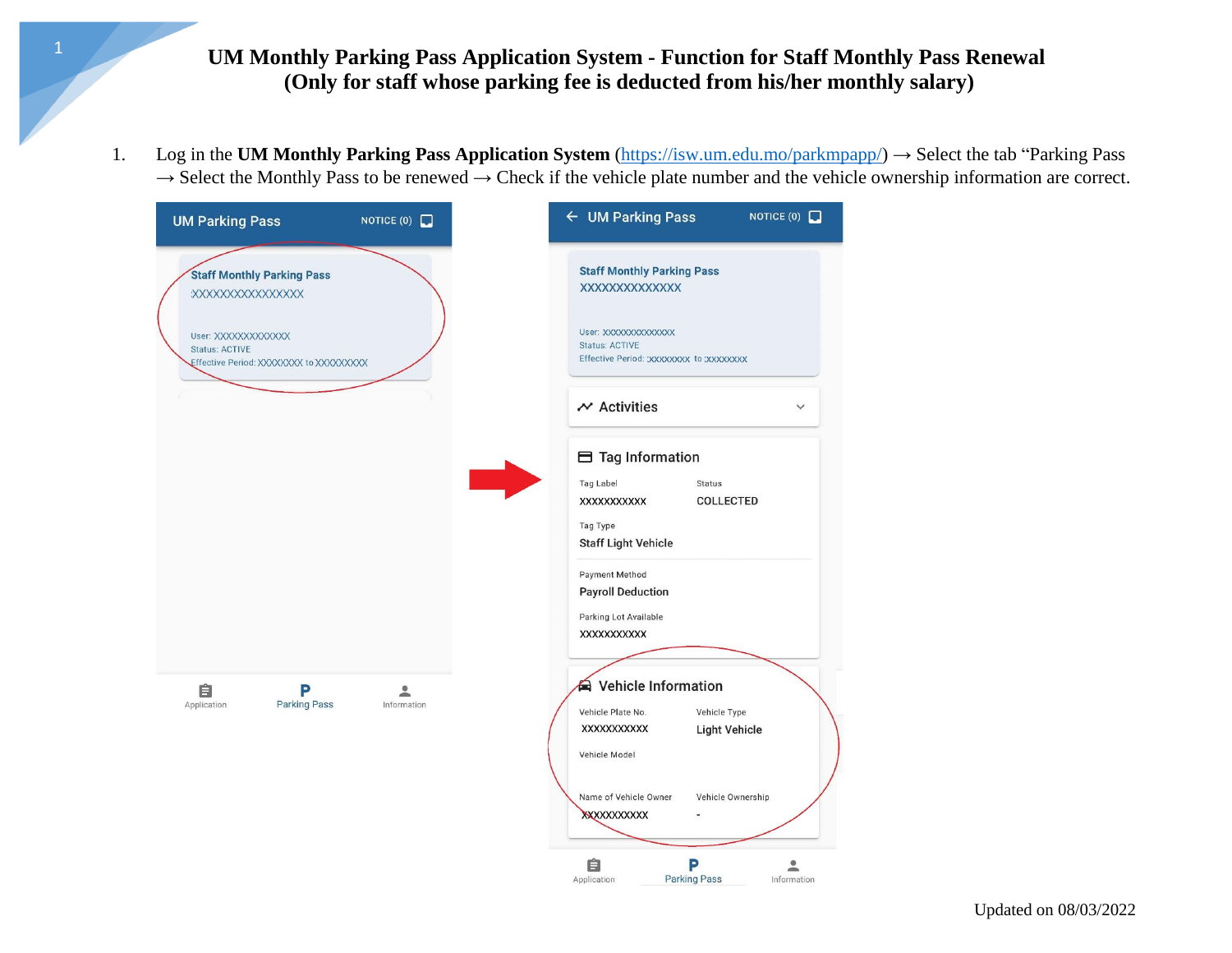2. When the vehicle plate number and the vehicle ownership information are correct, then select the tab "Pass Renewal". For UM residents holding 2 monthly passes, they should submit renewal applications respectively.



Updated on 08/03/2022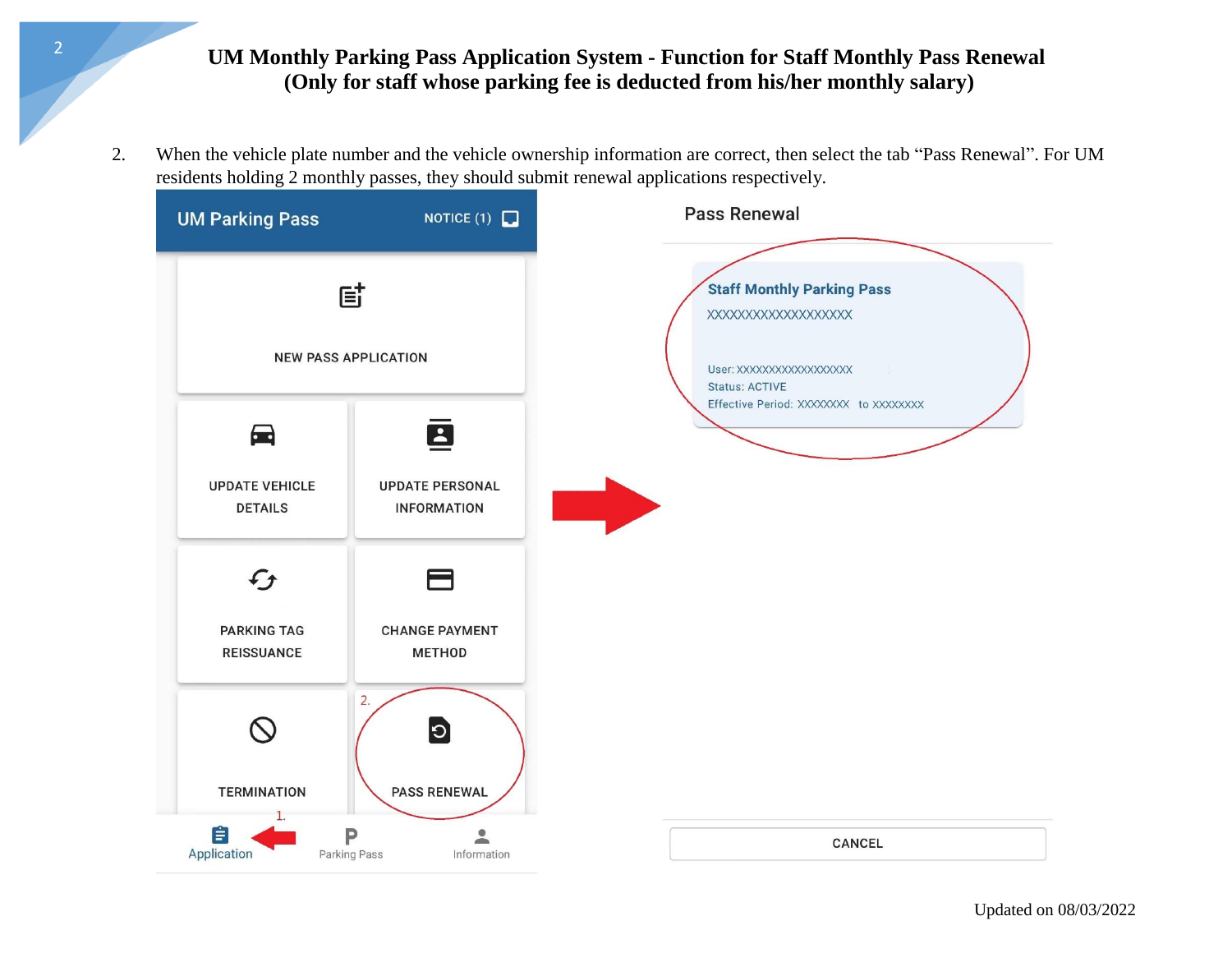3. If the vehicle owner is the monthly pass holder: choose the preferred renewal period and submit the application (Remark: The maximum validity of a staff monthly pass shall be 12 months);

**Pass Renewal - Staff Monthly Parking** 

Pass



I have read and agreed to observe the "University of Macau Parking Management Rules"<sup>[2]</sup>, related Guides<sup>[2]</sup> and the "University Privacy Policy"<sup>[2]</sup>.